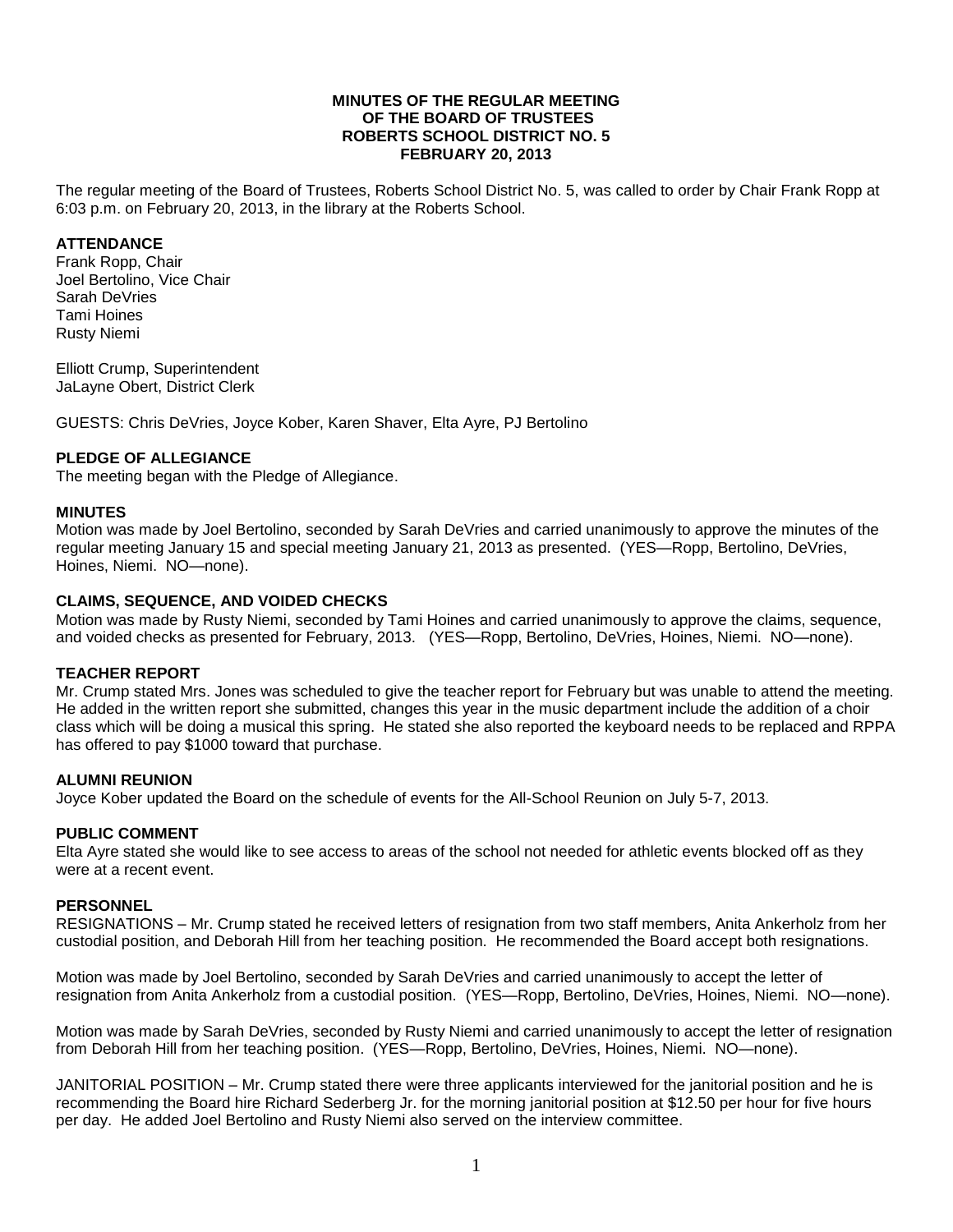Motion was made by Tami Hoines, seconded by Sarah DeVries and carried unanimously to hire Richard Sederberg Jr. for the morning janitorial position at \$12.50 per hour for five hours per day. (YES—Ropp, Bertolino, DeVries, Hoines, Niemi. NO—none).

SPECIAL EDUCATION AIDE – Mr. Crump stated because there has been an increase in the number of special education students needing services, he is recommending that Jaylee Booth's special education aide position be increased by one hour per day. He added he does have a concern with funding the additional hours in next year's budget.

Motion was made by Rusty Niemi, seconded by Joel Bertolino and carried unanimously to approve the increase of one hour per day for the special education aide. (YES—Ropp, Bertolino, DeVries, Hoines, Niemi. NO—none).

SUBSTITUTE DRIVER/TEACHER – Mr. Crump asked for approval of the of Patricia Kenney to the substitute bus driver/teacher list.

Motion was made by Joel Bertolino, seconded by Sarah DeVries and carried unanimously to approve the addition of Patricia Kenney to the substitute list for bus driver and teacher. (YES—Ropp, Bertolino, DeVries, Hoines, Niemi. NO none).

COACHING POSITION – Mr. Crump stated George Nelson has submitted a letter of interest for the assistant junior high boys' basketball coaching position. He stated upon the recommendation of the athletic director and head coach, he is asking for approval of George Nelson for that position at the stipend rate of \$800.00.

Motion was made by Sarah DeVries, seconded by Rusty Niemi and carried unanimously to approve hiring George Nelson as assistant junior high boys' basketball coach at the stipend rate of \$800.00. (YES—Ropp, Bertolino, DeVries, Hoines, Niemi. No—NONE).

#### **NEW BUSINESS**

AUDIT BID – Mrs. Obert asked for approval of the audit bid from Strom and Associates for \$8,000 for auditing the 2011- 2012 and 2012-2013 years.

Motion was made by Rusty Niemi, seconded by Joel Bertolino and carried unanimously to accept the bid from Strom and Associates of \$8,000 for auditing the 2011-2012 and 2012-2013 school years. (YES—Ropp, Bertolino, DeVries, Hoines, Niemi. NO: none).

COOPERATIVE AGREEMENT – Mr. Crump asked the Board to approve the following motion for participation in the special education cooperative:

"For the 2013-2014 school year, the Roberts School District will provide special education services to its eligible 3-5 year olds through its existing special education program. In making this decision the district recognizes that participation in the Cooperative center-based special needs program is decided each February through board motion for each district."

Motion was made by Joel Bertolino, seconded by Sarah DeVries and carried unanimously to approve the motion as requested by the superintendent. (YES—Ropp, Bertolino, DeVries, Hoines, Niemi. NO—none).

EVENT ADMISSION – Mr. Crump asked that this item be tabled until next month to allow time to gather more information.

ROBERTS HISTORY BOOK PURCHASE – Mr. Crump recommended the district purchase twenty (20) copies of the soon to be published Roberts History Book at \$50.00 per copy.

Motion was made by Joel Bertolino, seconded by Rusty Niemi and carried unanimously to purchase twenty (20) copies of the Roberts History Book. (YES—Ropp, Bertolino, DeVries, Hoines, Niemi. NO—none).

ROBERTS COMMUNITY FOUNDATION – Elta Ayre stated the Roberts Community Foundation is looking at updating the marquee to one that is radio operated from inside the building, at a cost of \$22,000 to \$23,000.

Mr. Ropp applauded the foundation for their interest in helping the school.

Mrs. Ayre stated the foundation also donated \$1100 for the scorer table and bought a floor jack for the shop.

CERTIFIED NEGOTIATIONS – Mr. Crump stated he received a letter from Mike Creeden requesting negotiations between the Board and teaching staff be opened. He stated the Board needs to appoint its negotiators.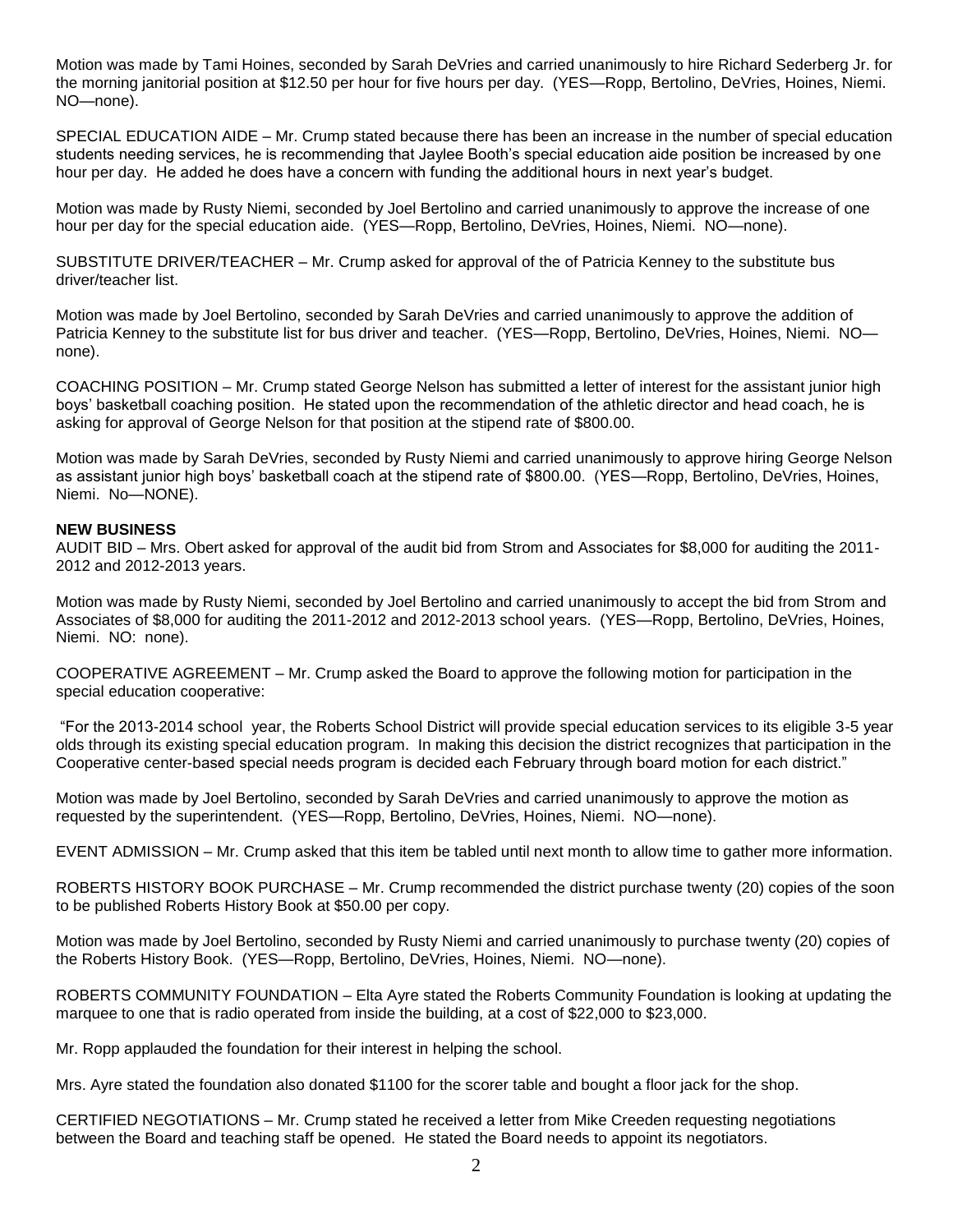Mr. Ropp stated in legislative years we don't usually negotiate until after the legislature convenes so we have accurate information on state funding. He stated this year information about federal funding and health care costs may also need to be considered.

Tami Hoines and Frank Ropp volunteered to serve on the Board's negotiating committee. Mr. Ropp asked that the teachers provide a letter signed by a majority of the teachers indicating who is negotiating for them and asked that at least two teachers serve as negotiators.

Mrs. Obert asked that Mr. Crump be a part of the Board's negotiating team to provide background and information.

Mr. Ropp stated Mr. Crump would be a part of the Board's negotiating committee.

# **RECESS**

Mr. Ropp called for a recess at 7:02 p.m. and returned the meeting to regular session at 7:09 p.m.

# **OLD BUSINESS**

SUPERINTENDENT EVALUATION – Mr. Crump stated the Board needs to compile the evaluations completed by each trustee and then schedule a date to meet for the evaluation.

Mr. Ropp stated Greg Lukasik of the Safe Routes to School project is available to meet with the Board next Tuesday, February 26, from 6:00 p.m. to 7:00 p.m. and the evaluation could be done after meeting with him.

SAFE ROUTES TO SCHOOL—Mr. Ropp stated as discussed earlier, the Board will have its final meeting with Greg Lukasik of the Safe Routes to School project on Tuesday, February 26 from 6:00 p.m. to 7:00 p.m.

SCOREBOARD REPAIR – Mr. Crump stated it is probably time to look for sponsors for purchasing a new scoreboard.

SCORER'S TABLE – Mr. Crump stated Roly's Construction and the Roberts Community Foundation have agreed to purchase a scorer's table for the gym and he will be going forward with that as soon as the builder of the tables recovers from some health issues.

REVIEW EMERGENCY PROCEDURES – Mr. Crump stated after talking with the Board, staff, and other groups about emergency procedures, he compiled a list of the following seventeen suggested items for discussion: person stationed in the front foyer, locked front doors with buzz-in system, science room window replacement, automatic 911 call button/silent alarm that automates call to law enforcement, cameras throughout the school, change entry doors to north entrance, screens/cages on windows to make them inaccessible to open if the glass is broken, button to cut power to magnetic doors (install automatic locks on those doors), crisis plan in each room, ask law enforcement to make regular stops at the school, law enforcement do their paperwork in the school parking lot, hire a school security guard, bear spray or other defense equipment, laser pointers (could blind an attacker if needed), cards to identify room situation (Green-good/Redmissing students/Blue-have extra students), keep classroom doors locked and shut at all times, computer lab door locked and closed at all times (replace door with a wall).

Mr. Crump stated he feels the first thing to look at is the computer lab door, which probably should be shut and locked with entrance through the library.

Mr. Niemi stated he is concerned about how to send out a lockdown message if something happens at the front office.

Mr. Crump stated he will be meeting with the person next month who can assist us with installing the automatic 911 system.

Mr. Bertolino asked if we could get some cost estimates on some of these items.

# **SUPERINTENDENT REPORT**

SUPERINTENDENT SCHEDULE – Mr. Crump stated will be attending the Day of Advocacy in Helena on March 19 where school administrators have the opportunity to meet with their local senators and representatives. He stated there is one education bill everyone in education is supporting that would increase funding if it passes.

STUDENT UPDATE – Mr. Crump stated our present student count is at 116.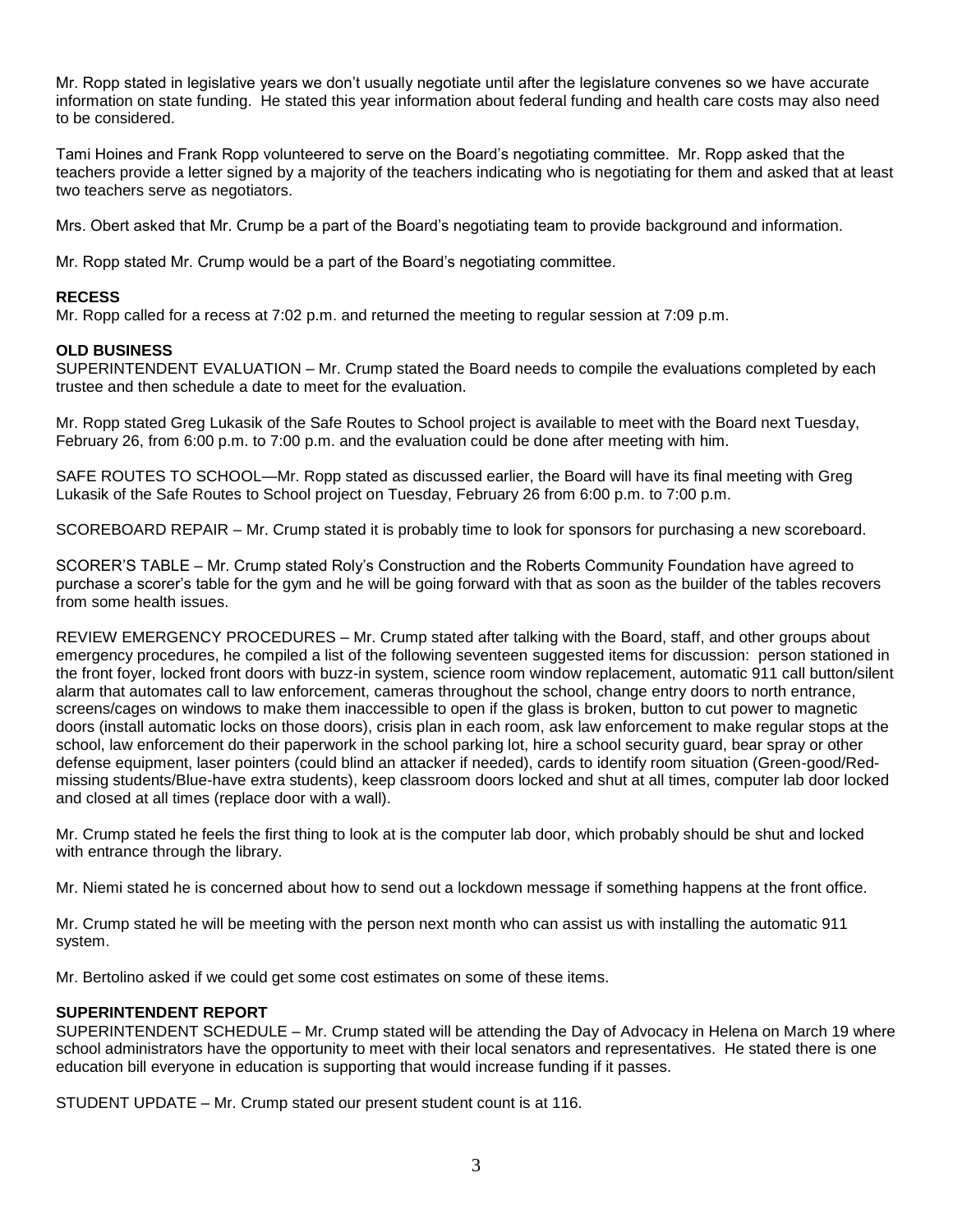Mr. Ropp adjourned the meeting at 8:02 p.m.

\_\_\_\_\_\_\_\_\_\_\_\_\_\_\_\_\_\_\_\_\_\_\_\_\_\_\_\_\_\_\_\_\_\_\_\_\_\_\_ \_\_\_\_\_\_\_\_\_\_\_\_\_\_\_\_\_\_\_\_\_\_\_\_\_\_\_\_\_\_\_\_\_\_\_\_\_\_ Board Chair **District Clerk** District Clerk